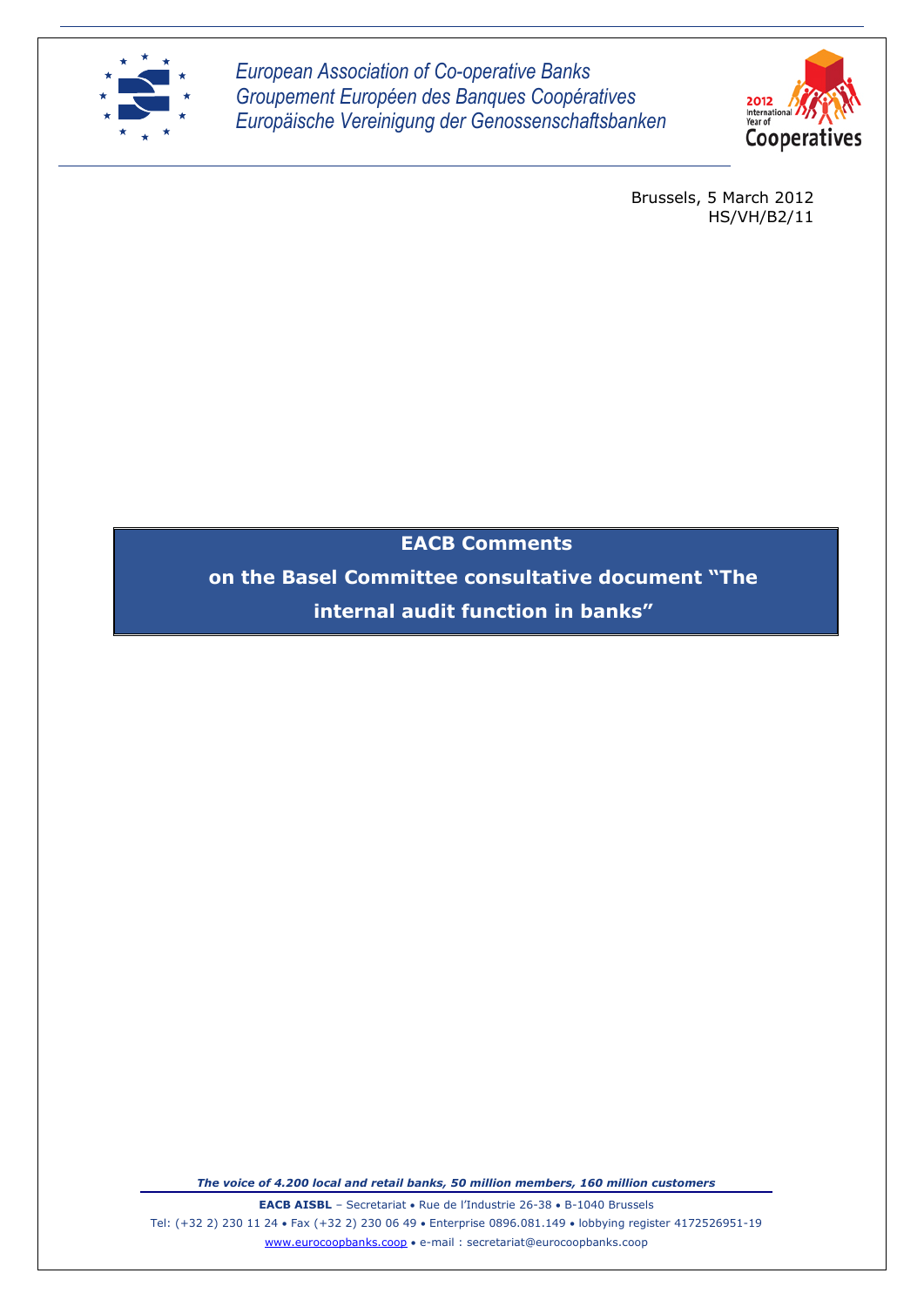



## **1. Introduction**

The EACB welcomes the opportunity to comment on the consultative document: "The internal audit function in banks".

We support the Basel Committee's goal of promoting a strong internal audit function in banks and appreciate that the guidance takes into account the principle of proportionality.

The goal of our remarks is to stress, with regard to principles 8 and 15, the principle of proportionality as follows.

As far as principles 8 and 15 is concerned, we would like draw the intention to those cooperative banks, which are small in size, whose activities are limited to a small region and who dispose only of a very limited number of employees. Those banks, while having only one or more permanent staff members, often tend to outsource their internal audit activities to their national or regional federation. Maintaining internal audit staff might be overly burdensome in these circumstances.

Furthermore, benefits would be few: having an internal audit staff would not lead to be better result. This is also the case because it is the associations' specific task to provide internal audit activities to its members. The associations know very well the banks' characteristics and peculiarities and, consequently, banks needn't to have the own dedicated staff.

## **2. Core issues**

**Principle 8, point 42**: "Internal audit activities should normally be conducted by the bank's own internal audit staff. While internal audit activities may be partially or fully outsourced, the board of directors remains responsible for these activities and for maintaining an internal audit *function* within the bank. Outsourcing of internal audit activities is further addressed in principle 15 and related paragraphs."

With regard to small banks with a lower complexity that fully outsource internal audit activities, the internal audit *function* within those small coop banks is represented by a "link person" (or "link auditor") between the board of directors, the operating areas and the outsourcing suppliers. Taking into account all the relevant principles stated in this document, the figure of the "link person" ensure, having regard to the bank dimension, well functioning relationships between all the parts involved in the audit process.

**Principle 15, point 64**: "The head of internal audit should ensure that outsourcing suppliers comply with the principles in the bank's internal audit charter. To preserve independence, it is important to ensure that the supplier has not been previously engaged in a consulting engagement in the same area within the bank unless a reasonably long "cooling-off" period has elapsed. Similarly, as a best practice banks should not outsource internal audit activities to their own external audit firm".

With regard to the "head of internal audit" mentioned in this point, it is important to remind, as stated above, small banks don't have an internal audit *function* that is executed by their own staff. Therefore, for these banks, the "link person" (or "link auditor") undertakes all the actions so that the board of directors can assess the compliance of the outsourcing suppliers with the principles in the bank's internal audit charter.

**Principle 15, point 65**: "The head of internal audit should ensure that, whenever practical, the relevant knowledge input from an expert is assimilated into the organisation. This may be possible by having one or more members of the bank's internal audit staff participate in the external expert's work".

Even though the principal in question seems to refer almost only to large and internationally active banks, we would like to stress, that it would be highly impractical to apply point 65 to small and local banks. For the reasons explained above and in order to make the concept of "*whenever practical*"